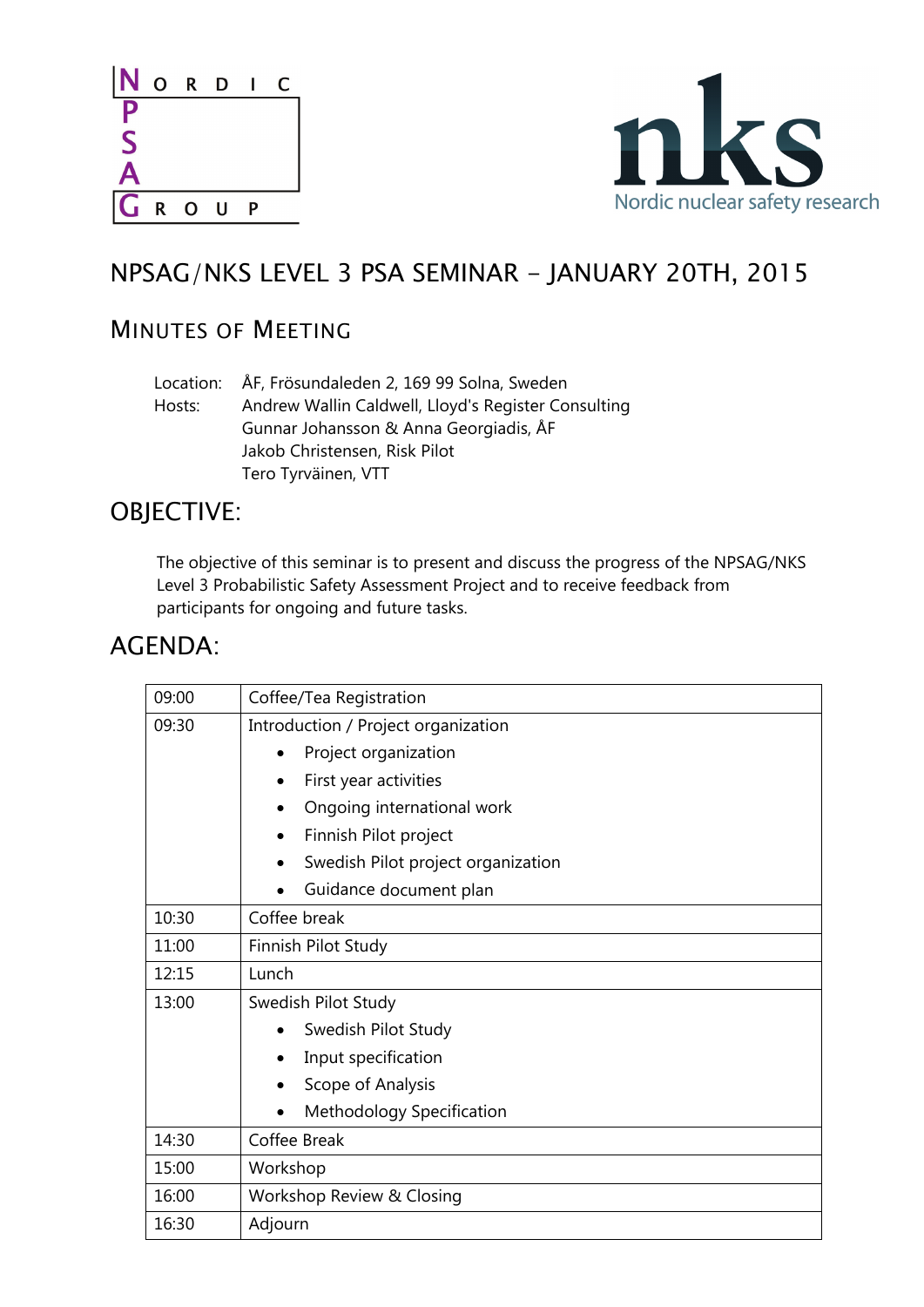



# PARTICIPANTS LIST

| <b>Name</b>                   | Org              | <b>Email</b>                     |
|-------------------------------|------------------|----------------------------------|
| <b>Andrew Wallin Caldwell</b> | <b>LR</b>        | andy.wallin-caldwell@Ir.org      |
| <b>Jakob Christensen</b>      | <b>RiskPilot</b> | jakob.christensen@riskpilot.se   |
| <b>Gunnar Johanson</b>        | ÅF               | gunnar.johanson@afconsult.com    |
| <b>Anna Georgiadis</b>        | ÅF               | anna.georgiadis@afconsult.com    |
| <b>Karin Fritoff</b>          | Vattenfall       | karin.fritioff@vattenfall.com    |
| <b>Tero Tyrväinen</b>         | <b>VTT</b>       | Tero.Tyrvainen@vtt.fi            |
| <b>Karin Andgren</b>          | Vattenfall       | Karin.Andgren@vattenfall.com     |
| <b>Wim Buysse</b>             | <b>ELINI</b>     | wim.buysse@elini.net             |
| <b>Henrik Dubrik</b>          | <b>OKG</b>       | Henrik.Dubik@okg.eon.se          |
| <b>Stefan Eriksson</b>        | <b>RAB</b>       | stefan.x.eriksson@vattenfall.com |
| <b>Johan Gustafsson</b>       | <b>FKA</b>       | gnn@forsmark.vattenfall.se       |
| Per Hellström                 | <b>SSM</b>       | Per.Hellstrom@ssm.se             |
| <b>Anders Henoch</b>          | <b>RAB</b>       | Anders.Henoch@vattenfall.com     |
| Kalle Jänkälä                 | Fortum           | Kalle.Jankala@fortum.com         |
| <b>Christian Karlsson</b>     | <b>SSM</b>       | Christian.Karlsson@ssm.se        |
| <b>Anders Karlsson</b>        | <b>FKA</b>       | ask@forsmark.vattenfall.se       |
| <b>Patric Lindahl</b>         | <b>SSM</b>       | Patric.Lindahl@ssm.se            |
| Julia Ljungbjörk              | <b>FKA</b>       | ljk@forsmark.vattenfall.se       |
| <b>Agnes Maripuu</b>          | ÅF               | agnes.maripuu@afconsult.com      |
| Lovisa Nordlöf                | <b>OKG</b>       | Lovisa.Nordlof@okg.eon.se        |
| <b>Joel Pihl</b>              | <b>FKA</b>       |                                  |
| <b>Antti Tarkiainen</b>       | <b>TVO</b>       | Antti.Tarkiainen@tvo.fi          |
| <b>Lasse Tunturivuori</b>     | <b>TVO</b>       | Lasse.Tunturivuori@tvo.fi        |
| <b>Janne Vahero</b>           | <b>TVO</b>       | janne.vahero@tvo.fi              |

## PRESENTATIONS

The presentations are provided as attachments to this meeting of minutes:

|   | <b>Presentation</b>                                   | File name                                            |
|---|-------------------------------------------------------|------------------------------------------------------|
|   | 1 Introduction                                        | 1 - Opening and Introduction_v2.pdf                  |
|   | 2 Finnish Level 3 Pilot                               | 2 - Finnish level 3 Pilot study.pdf                  |
|   | Swedish Level 3 Pilot $-$<br><b>Input and Methods</b> | 3 - Swedish pilot project - Input & Methods.pdf      |
| 4 | Swedish Level 3 Pilot -<br>Scope of Analysis          | 4 - L3PSA_Seminar_20.01.2015_Analysis_Scope_Rev1.pdf |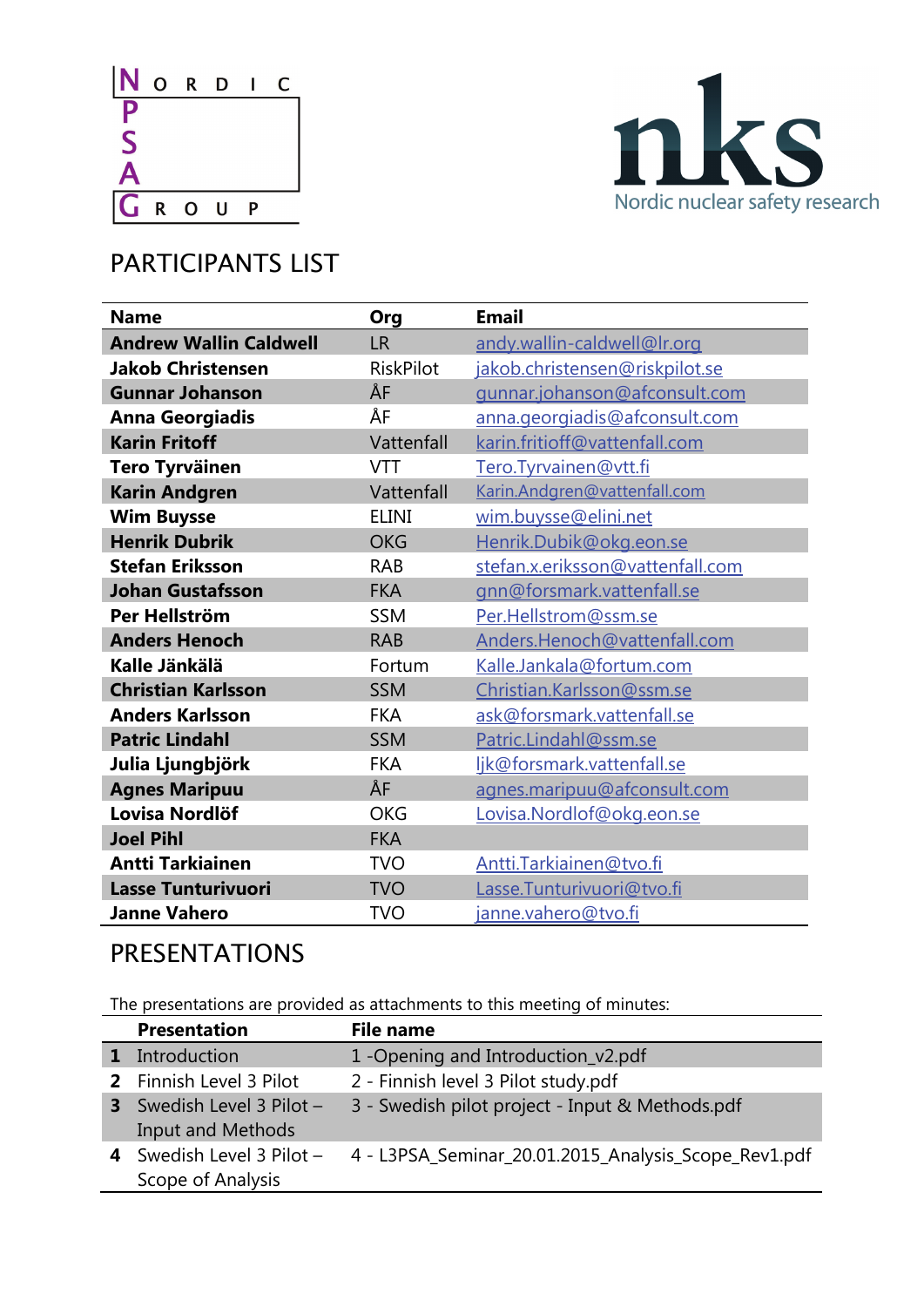



#### Introduction

- Some discussion that was not provided in the presentation slides surrounded the recent Canadian conference on multi-unit accidents. During the conference it was mentioned that surrogate measures may not be as applicable for multiunit or site-wide applications. This is because the off-site effects of an accident are not necessarily the sum of the separate accidents. The off-site consequences of multi-unit accidents may often be not as severe as the sum of the accidents but there is also the possibility that the effects of a multi-unit accident could be significantly more severe than the summation of the effects from each unit. In such cases Level 3 PSA type metrics may be more relevant.
- A specific discussion of the guidance document is planned for June. An appropriate date for when as many stakeholders and working group members can meet in person to discuss the development of the guidance document is a high priority.

#### Finnish Level 3 PSA

- The Finnish project has decided to use a linear Gaussian model due to resources and tools available to the project
	- $\circ$  Possibility of expanding study to use puff model
- The resulting deaths and cancers are extremely low based on the study
- Evacuation had a significant effects, while shielding had a relative minor impact
- Contamination and Economic impact were not studied

#### Swedish Level 3 PSA Input and & Methods

• There was significant discussion on the LENA dose models used. These should be c ompletely described in the methodology report. It should also be noted that the 30-day dose which has been used by SSM for many years may be changing in the near-term future. This working group should take note of this when they are developing the scope of the project.

#### Swedish L evel 3 PSA Pilot Scope of Analysis

- There was significant discussion on evacuation, applicability of EPR to Swedish reac tors. These discussion were further articulated during the workshop.
- It was questioned how similar the selected source terms were. for the study.
	- $\circ$  Source terms for the study were selected based on their proximity to loc ation. Swedish release limits, but are not necessarily related based on release
- Rough economic impact and contamination studies are planned for the pilot.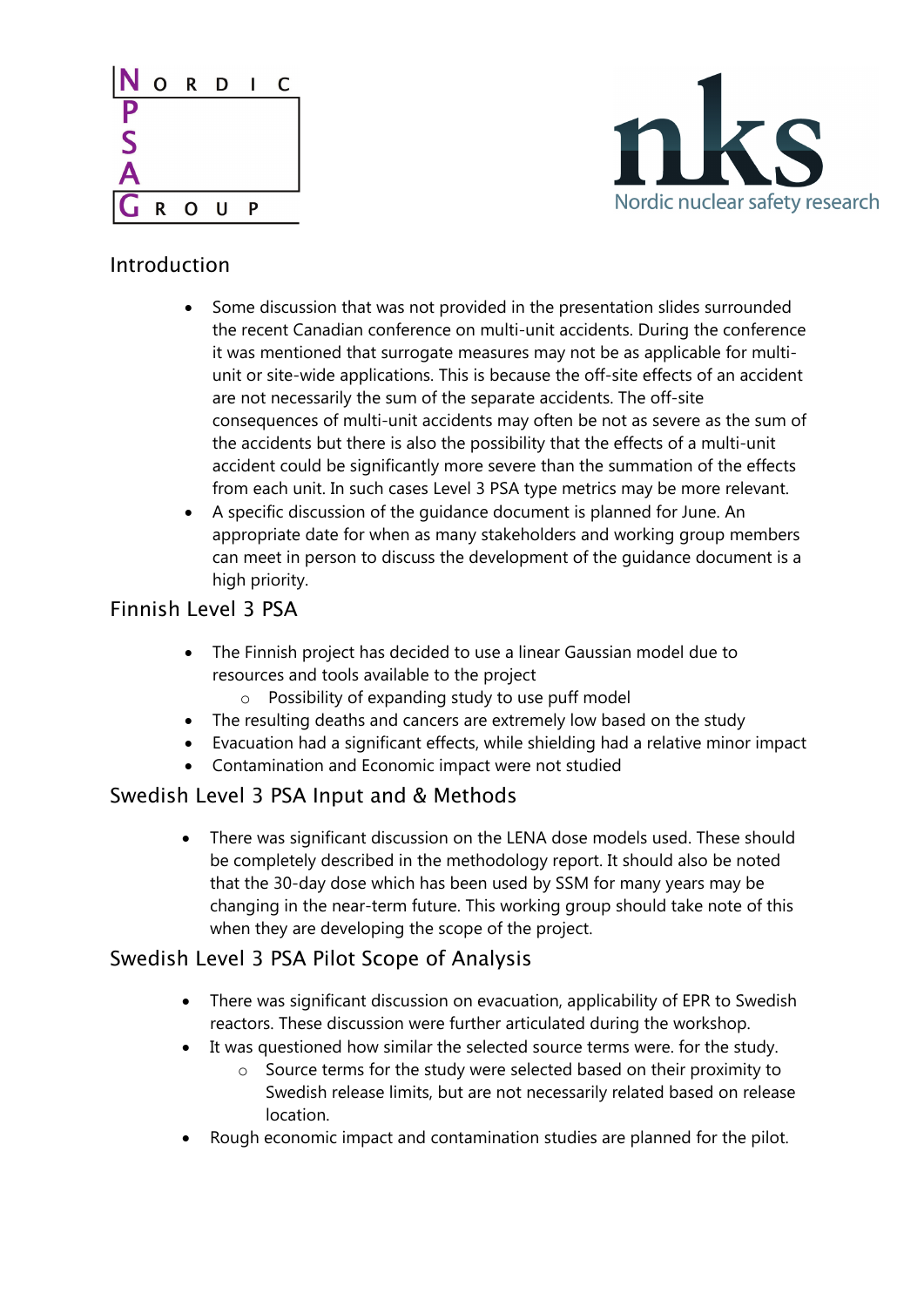



## WORKSHOP OBJECTIVES:

- Evaluate the proposed pilot studies scope, input and methods
- Make recommendations for continuation of work on guidance document

## N WORKSHOP ORGANIZATIO

The workshop should be open. The questions provided on the attached sheet can be used to guide discussion, but are not intended to bind the discussion to just these topics. Please do not feel limited to the spaces provided on the page (questions 5 and 6 are broad questions with no space available). Each working group may focus on a particular topic or provide answers to all questions

## WO RKSHOP QUESTIONS:

- 1. Is the presented selection of input data for Probabilistic Consequence Analysis se nsible/adequately complete for the pilot study?
	- In general it was thought that the data was adequate to satisfy the goals presented in the scope of analysis.
	- How are noble gases handled in the LENA program? If these are averaged over the entire release this will be very unrealistic for the early effects of a release.
	- Extreme weather
		- $\circ$  There was a significant amount of discussion on the point of extreme weather. Some sort of discussion should be placed in the guidance document (e.g. what is extreme weather, how should it be treated)
	- Dependencies between Level 3 factors and plant accident initiators... should be discussed at some point in the project.
- 2. Are any key analysis attributes missing, or are there any suggested improvements /alterations to improve coverage?
	- certainly must be described in the guidance document. • Should be discussed if people evacuate themselves (shadow evacuation). This
	- Current Swedish regulations integrate dose over 30 days... what does LENA do? These may be changing to 1 year quite soon. The working group should look into this.
	- One group thought that 5km evacuation seemed optimistic, but ok in the pilot study.
- 3. Does th e selection of analysis attributes, as expressed in the scope of analysis, make sense?
	- a. Is anything vital missing?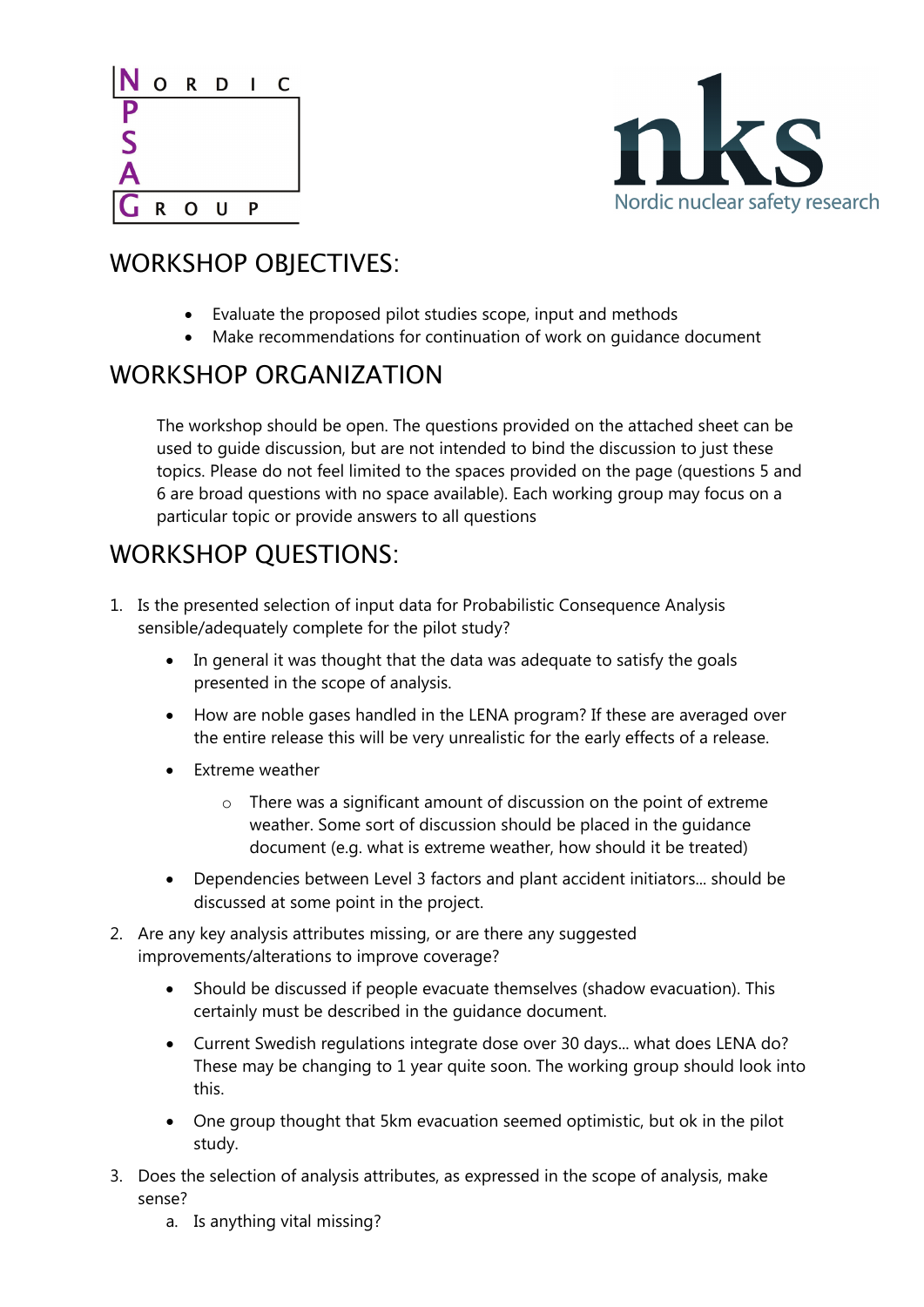



- There were no comments on the selection of analysis attributes besides that it was felt tha t health effects are important, but contamination and economics are valuable and interesting outputs and should be investigated (even if coarsely)
- resources)? Will the pilot reach the expected level to satisfy project goals? 4. Are there any additional suggestions/ideas to improve the pilot project (with limited
	- a. Individual and Health effects calculations
	- b. Countermeasures
	- c. Limited economics study
	- d. Other?
	- The larger group was tentative to suggest additions to the work because of the limited resources and time available.
- 5. Is schedule fo r the guidance document reasonable?
	- a. How should
	- In general the stakeholder participants agreed that it was reasonable. It was sugge sted that the Guidance document meeting could be coupled with other NPSAG / PSA-wide meetings that occur previous to the summer holidays.
- 6. Any further reflections on the project as a whole?
	- a. Should anything specific be further investigated for future guidance (perhaps not included in pilot)?
	- b. In your opinion, what would be required of the guidance document in order to make it both relevant and useful?
	- Guidance input
		- o What requirements should be done in Level 2 for a meaningful Level 3 PSA.
			- What Definition of release categories should be used
				- Filter, non filtered etc. etc.??
		- $\circ$  Guidance should give some description of software available, capabilities, and availability.
	- Important assumptions should be highlighted
	- If the reader aims to make a tool for Level 3 Purposes, the guidance document should be useful

# REVIEW AND NEXT STEPS

In general the same sentiment was shared as with many of the previous discussion on Level 3 PSA . Some participants felt that Level 3 PSA could give a tool to assess nuclear power plant risk and state liability to insurance companies. Yet, there was a significant amount of skepticism among the participants primarily based on the high uncertainty of Level 3 PSA calculations.

Next Steps